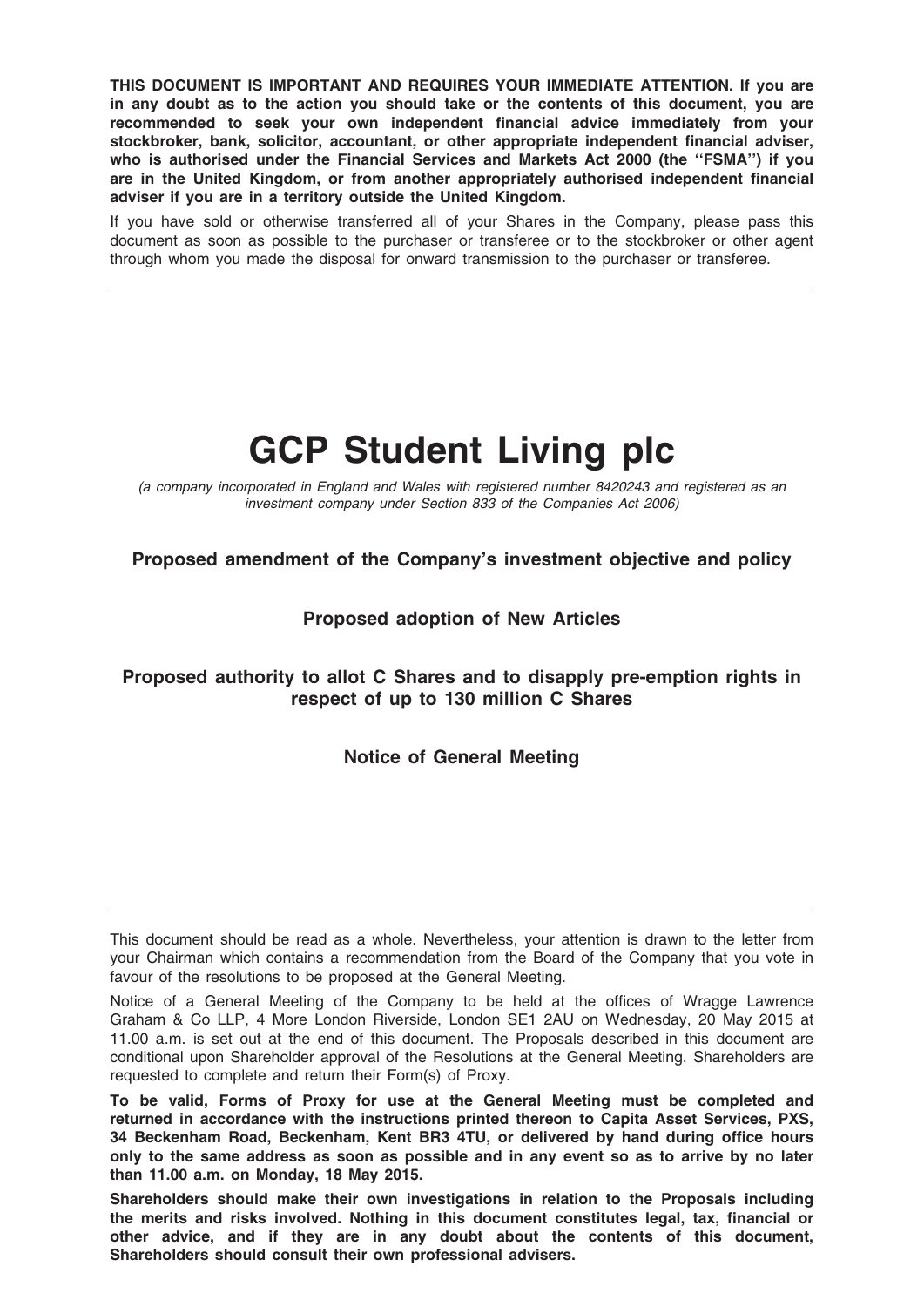## TABLE OF CONTENTS

| <b>Expected Timetable</b>                          | 2  |
|----------------------------------------------------|----|
| Part I - Letter from the Chairman                  | 3  |
| Part II - Existing Investment Objective and Policy | 9  |
| <b>Definitions</b>                                 | 11 |
| Notice of General Meeting                          | 14 |

# EXEPECTED TIMETABLE

| Latest time and date for receipt of Forms of Proxy | 11.00 a.m. on 18 May 2015 |
|----------------------------------------------------|---------------------------|
| General Meeting                                    | 11.00 a.m. on 20 May 2015 |

All references to time in this document are to London time.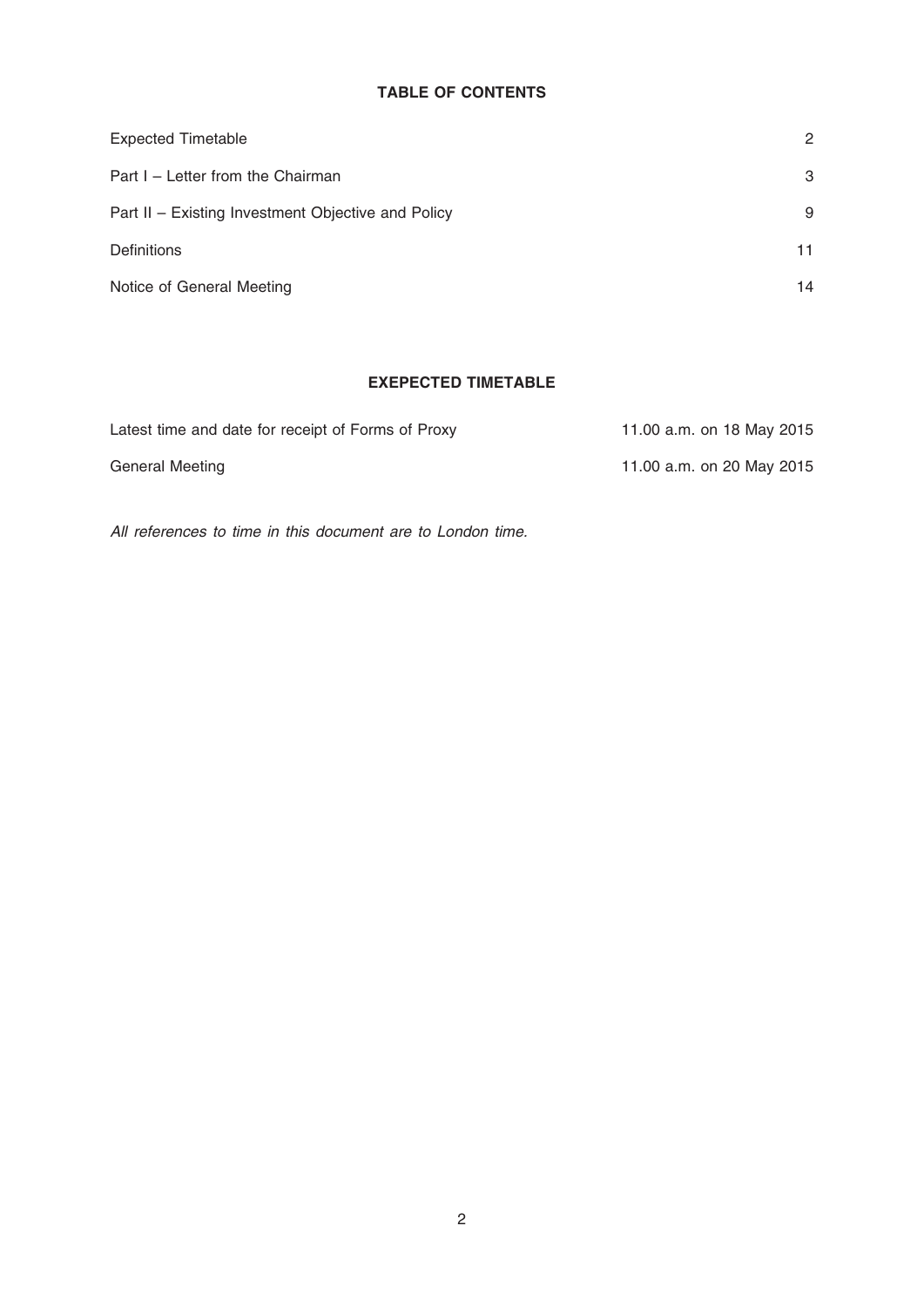## PART I

## LETTER FROM THE CHAIRMAN

### GCP STUDENT LIVING PLC

(a company incorporated in England and Wales with registered number 8420243 and registered as an investment company under Section 833 of the Companies Act 2006)

Directors: **Registered Office: Registered Office: Registered Office: Registered Office:** Robert Peto (Chairman) Peter Dunscombe Malcolm Naish Marlene Wood

51 New North Road Exeter EX4 4EP

27 April 2015

To Shareholders

Dear Sir or Madam

Recommended proposals to: (i) amend the Company's investment objective and policy; (ii) adopt the New Articles; and (iii) grant the Directors authority to allot 130 million C Shares and to disapply pre-emption rights in respect of 130 million C Shares

## 1 INTRODUCTION

The Company was admitted to the London Stock Exchange (Specialist Fund Market) on 20 May 2013. In the period from that date to 24 April 2015 (the latest practicable date before the publication of this document) Share price total return (including dividend income reinvested) was 34.4 per cent.

The Chairman's statement in the Company's half-yearly report published on 26 February 2015 highlighted the ongoing supply and demand imbalance for purpose-built modern student residential accommodation in and around London which has been driving the increase in the value of the Company's portfolio. London continues to have the largest student population of any city in the UK, and the largest number of international students of any city in the world, and a combination of planning regulations, housing legislation, competing land use and limited housing supply by HEIs continues to restrict the supply of suitable accommodation and development. Further, the relative attraction of the asset class has seen a broad range of global investors seeking direct exposure to the market, including pension funds, private equity buyers, established and new student residential accommodation operators and developers.

The Board believes that the outlook for the market in which the Company operates remains encouraging. Notwithstanding, the Board is aware of the risks inherent in a market where valuations are being driven up on existing student residential properties which may be suitable for the Company's portfolio and where the ability to secure investments in suitable opportunities is subject to intense competition.

The Company's existing investment policy does not permit it to invest in development assets or assets which are unoccupied or not producing income at the time of acquisition. The Board believes that the restrictions relating to investment in development or unoccupied assets may in future constrain the Company's ability to source and secure investments in suitable opportunities offering an attractive total return profile for Shareholders and may further limit its ability to grow its asset base.

On 26 February 2015 the Company announced that the Board was considering an equity raise to fund the acquisitions of three properties – Scape Shoreditch, Scape Surrey and The Pad 2 (located adjacent to Royal Holloway, University of London) – with an aggregate of circa 800 bedrooms in and around London which are due to open for the start of the 2015/16 academic year (the "Target Assets"). The Company has today announced that it will proceed with an open offer (on the basis of one C Share for every two Shares), placing and offer for subscription in June 2015 (the ''Issue'') to fund the acquisition of the Target Assets. In order to mitigate the risk of any cash drag to existing Shareholders, and to ensure that the NAV attributable to the existing Shares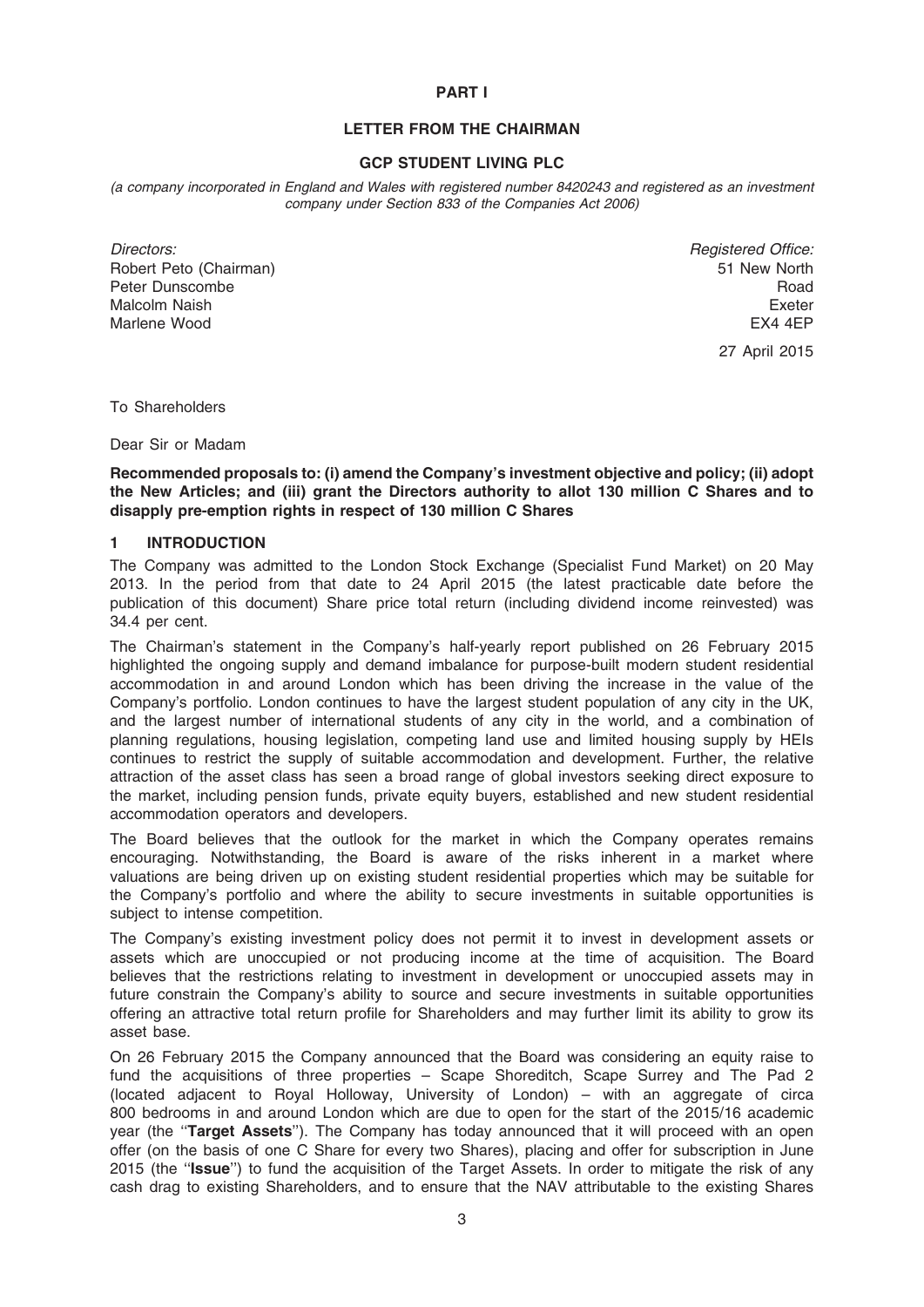is not diluted by the expenses associated with the Issue, the Issue will be structured by way of an issue of C Shares. The Board currently envisages targeting gross proceeds of approximately £95 million (with maximum gross proceeds of approximately £130 million). For the avoidance of doubt, there is no current intention for the net proceeds of the Issue to be utilised to acquire development and forward-funded projects.

Accordingly, the Board is writing to you to outline details of proposals regarding: (a) a material change to the Company's investment objective and policy to broaden its investment mandate to permit investment in development and forward-funded projects which are consistent with the objective of providing Shareholders with regular, sustainable dividends and have received planning permission for student accommodation, subject to the investment restrictions set out in paragraph 4 of this Part I; (b) adopting the New Articles to permit the issuance of C Shares; and (c) authorising the Directors to allot up to 130 million C Shares pursuant to the Issue and the dis-application of statutory pre-emption rights otherwise applicable to the allotment of such C Shares pursuant to the Issue such that C Shares do not first have to be offered to Shareholders in proportion to their shareholdings (the "Proposals").

Notwithstanding the dis-application of statutory pre-emption rights, the Directors recognise the importance of existing Shareholders' protections and consequently the Issue will be structured such that C Shares will be offered first to existing Shareholders on a pre-emptive basis via the open offer.

The purpose of this document is to provide you with details of and to explain the benefits of the Proposals and to set out the reasons why the Board is recommending that you vote in favour of the Resolutions to be proposed at the General Meeting.

## 2 THE PROPOSALS

The Proposals comprise:

- amending the Company's investment objective and policy to permit investment in development and forward-funded projects which are consistent with the objective of providing Shareholders with regular, sustainable dividends and have received planning permission for student accommodation, subject to the investment restrictions set out in paragraph 4 of this Part I, in particular that the Company will not (i) invest more than 20 per cent. of its Gross Assets in undeveloped land; and (ii) commit more than 15 per cent. of its Gross Assets to forwardfunded projects in respect of such undeveloped land, such commitment to be determined on the basis of the net construction funding requirements (and associated advisory costs) of such projects at the time of commitment up to their completion, in both cases measured at the time of investment; and
- adopting the New Articles, which incorporate the new C Share rights and authorising the Directors to allot up to 130 million C Shares pursuant to the Issue and the dis-application of statutory pre-emption rights otherwise applicable to the allotment of such C Shares pursuant to the Issue such that C Shares do not first have to be offered to Shareholders in proportion to their shareholdings, notwithstanding that the Issue will be structured such that C Shares will be offered first to existing Shareholders on a pre-emptive basis as noted above. Such authority will expire at the annual general meeting of the Company to be held in 2015.

The Proposals set out in this document are subject to the approval of Shareholders, and this document contains a Notice of the General Meeting at which the Resolutions to approve the Proposals will be considered.

## 3 BENEFITS OF THE PROPOSALS

The Board believes that the Proposals offer the following benefits to Shareholders:

- the ability to invest in development assets and enter into forward-funding arrangements relating to such developments is expected to:
	- enhance the Group's ability to secure further operational assets;
	- enable the Group to invest at potentially attractive valuations relative to purchasing assets which have already been built and which are currently subject to intense competitive bidding from a wide range of real estate investors;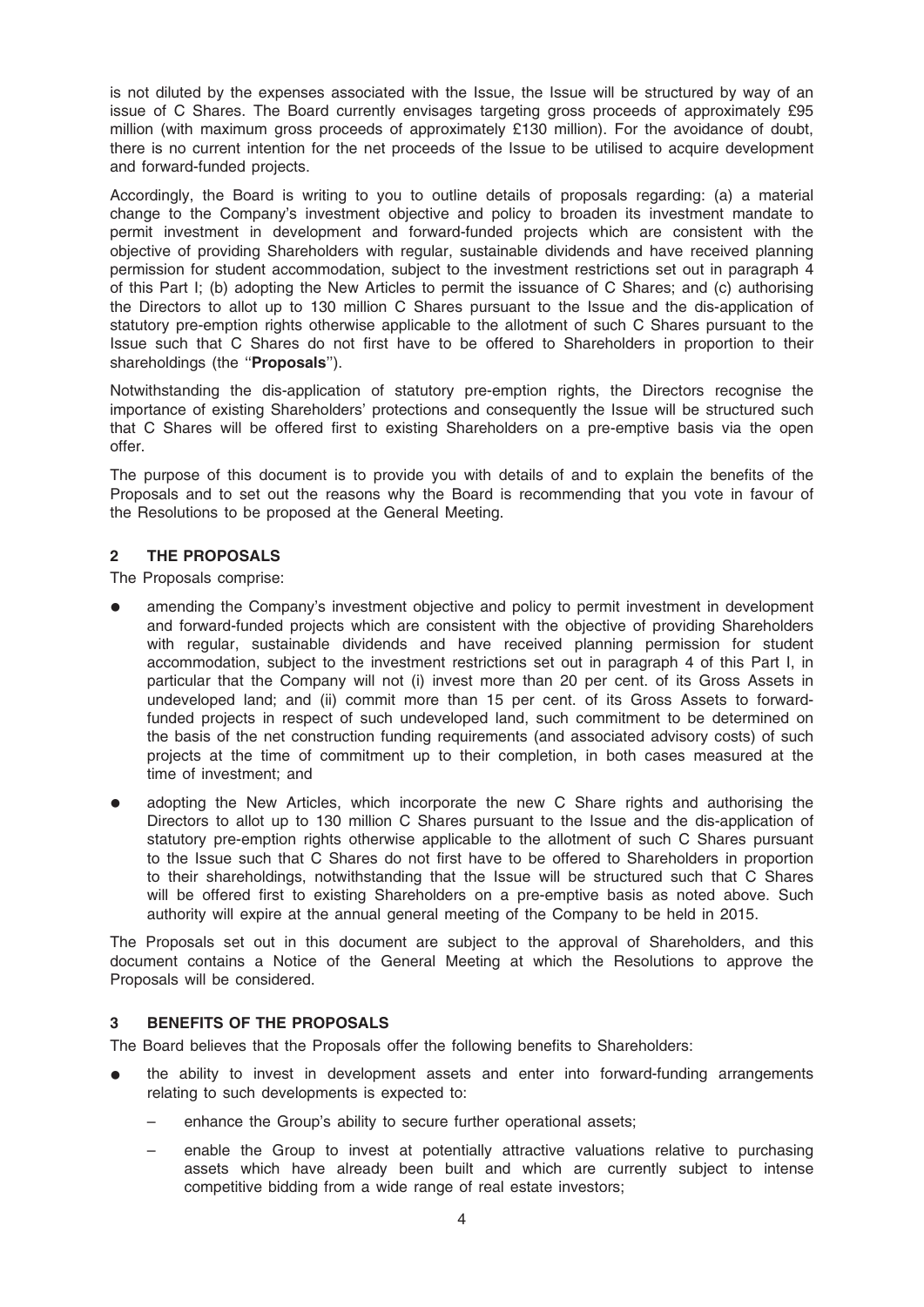- offer the Group the potential for greater long term total returns through securing investments which may be acquired on terms delivering greater long term income returns; and
- give the Group greater control over the construction, design and operation of developments which the Board believes will enable the Group to oversee the quality of such developments and the timeframes in which they are completed;
- widening the Company's investment mandate should enable the Group to grow its asset base, thereby widening its appeal to a broader range of investors. This should in turn enhance market liquidity of the Company in the secondary market to the benefit of Shareholders as a whole;
- the increased size of the Company will mean that the fixed costs of operating the Company are spread over a larger asset base, thereby reducing the Company's ongoing charges per Share; and
- the issue of further equity in the form of C Shares is designed to overcome the potential disadvantages for existing Shareholders which could arise out of a conventional fixed price issue of further Shares for cash. In particular:
	- by holding the net proceeds of the issue of C Shares as a distinct pool of assets until Conversion, existing Shareholders will not be exposed to a portfolio containing a substantial amount of uninvested cash before Conversion, thereby mitigating the risk of cash drag for existing holders of Shares;
	- the NAV of the existing Shares will not be diluted by the expenses directly associated with the Issue, which will be borne by the subscribers for C Shares; and
	- the basis on which the C Shares will convert into Shares is such that the number of Shares to which the C Shareholders will become entitled will reflect the relative Net Asset Value of the assets attributable to the C Shares and the Shares. As a result, the Net Asset Value per Share will not be adversely affected by the Conversion.

## 4 PROPOSED INVESTMENT OBJECTIVE AND POLICY

The proposed modified investment objective and policy is set out below. The Company's existing investment objective and policy is set out in Part II of this document.

#### Investment Objective

The Company's investment objective is to provide Shareholders with attractive total returns in the longer term through the potential for modest capital appreciation and regular, sustainable, long-term dividends with RPI inflation-linked income characteristics.

#### Investment Policy

The Company intends to meet its investment objective through owning, leasing and licensing student residential accommodation and teaching facilities to a diversified portfolio of direct let tenants and HEIs. The Company will mostly invest in modern, purpose built, private student residential accommodation and teaching facilities located primarily in and around London where the Investment Manager believes the Company is likely to benefit from supply and demand imbalances for student residential accommodation. The Company may also invest in development and forwardfunded projects which are consistent with the objective of providing Shareholders with regular, sustainable dividends and have received planning permission for student accommodation, subject to the Board being satisfied as to the reputation, track record and financial strength of the relevant developer and building contractor.

Rental income will predominantly derive from a mix of contractual arrangements including direct leases and/or licences to students (''direct let agreements''), leases and/or licences to students guaranteed by HEIs and/or leases and/or licences directly to HEIs. The Company may enter into soft nominations agreements (pari passu marketing arrangements with HEIs to place their students in private accommodation) or hard nominations agreements (longer term marketing arrangements with HEIs of between two and 30 years in duration). Where the Company invests in properties which contain commercial or retail space it may derive further income through leases of such space. Where the Company invests in development and forward-funded projects, development costs will typically be paid in stages through construction, with a bullet payment at completion.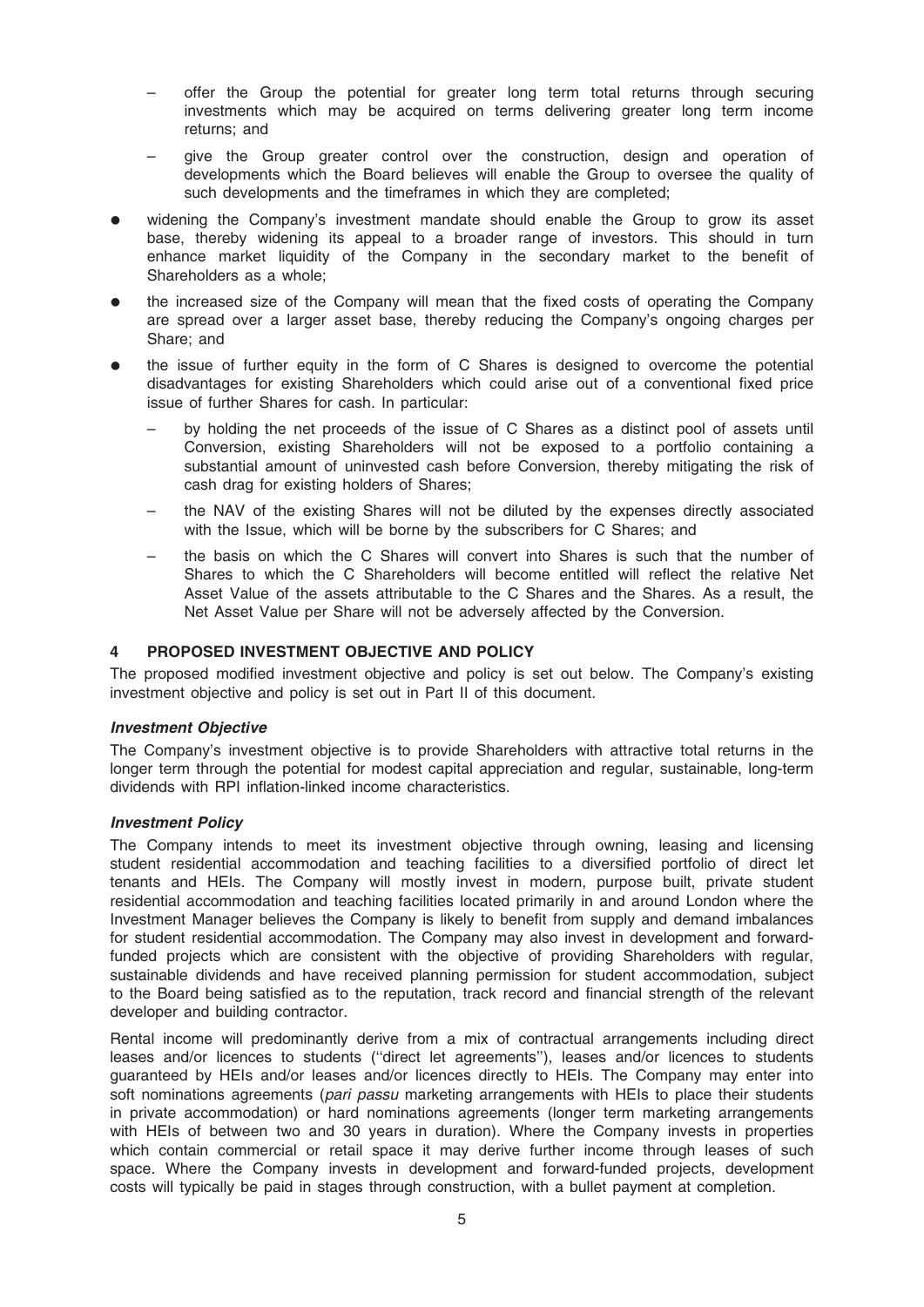The Company intends to focus primarily on accommodation and teaching facilities for students studying at Russell Group universities and other leading academic institutions, Regional Universities with satellite teaching facilities in and around London and at specialist colleges.

The Company may invest directly or through holdings in special purpose vehicles and its assets may be held through limited partnerships, trusts or other vehicles with third party co-investors.

## Borrowing and gearing policy

The Company may seek to use gearing to enhance returns over the long-term. The level of gearing will be governed by careful consideration of the cost of borrowing and the Company may seek to use hedging or otherwise seek to mitigate the risk of interest rate increases. Gearing, represented by borrowings as a percentage of Gross Assets, will not exceed 55 per cent. at the time of investment. It is the Directors' current intention to target gearing of less than 30 per cent. of Gross Assets in the long term and to comply with the REIT condition relating to the ratio between the Group's 'property profits' and 'property finance costs'.

#### Use of derivatives

The Company may invest through derivatives for efficient portfolio management. In particular, the Company may engage in interest rate hedging or otherwise seek to mitigate the risk of interest rate increases as part of the Company's efficient portfolio management.

## Investment restrictions

The Company invests and manages its assets with the objective of spreading risk through the following investment restrictions:

- the Company will derive its rental income from a portfolio of not less than 500 studios;
- at least 90 per cent. by value of the properties directly or indirectly owned by the Company shall be in the form of freehold or long leasehold (over 60 years remaining at the time of acquisition) properties or the equivalent;
- the Company will not (i) invest more than 20 per cent. of its Gross Assets in undeveloped land; and (ii) commit more than 15 per cent. of its Gross Assets to forward-funded projects in respect of such undeveloped land, such commitment to be determined on the basis of the net construction funding requirements (and associated advisory costs) of such projects at the time of commitment up to their completion, in both cases as measured at the time of investment;
- the Company will not invest in completed assets which are not income generative at, or shortly following, the time of acquisition; and
- the Company will not invest in closed-ended investment companies.

The Directors currently intend, at all times, to conduct the affairs of the Company so as to enable it to qualify as the principal company of a REIT for the purposes of Part 12 of the CTA (and the regulations made thereunder).

In the event of a breach of the investment guidelines and restrictions set out above, the Investment Manager shall inform the Directors upon becoming aware of the same and, if the Directors consider the breach to be material, notification will be made to a Regulatory Information Service.

No material change will be made to the investment policy without the approval of Shareholders by ordinary resolution.

## 5 ADDITIONAL CONSIDERATIONS

In considering whether to approve the Proposals, Shareholders should take the following into consideration:

the Group will rely on the performance of the relevant developer and building contractor in relation to each development and forward-funded project. In the event that a developer and/or building contractor is unable (for example by reason of its insolvency) or unwilling to perform its contractual commitments up to a satisfactory standard, the Group may be required to appoint a replacement developer and/or building contractor. There can be no assurance that such a replacement or replacements could be found at all or on terms that are not less favourable to the Group which could have a material adverse effect on the Company's profitability and Net Asset Value;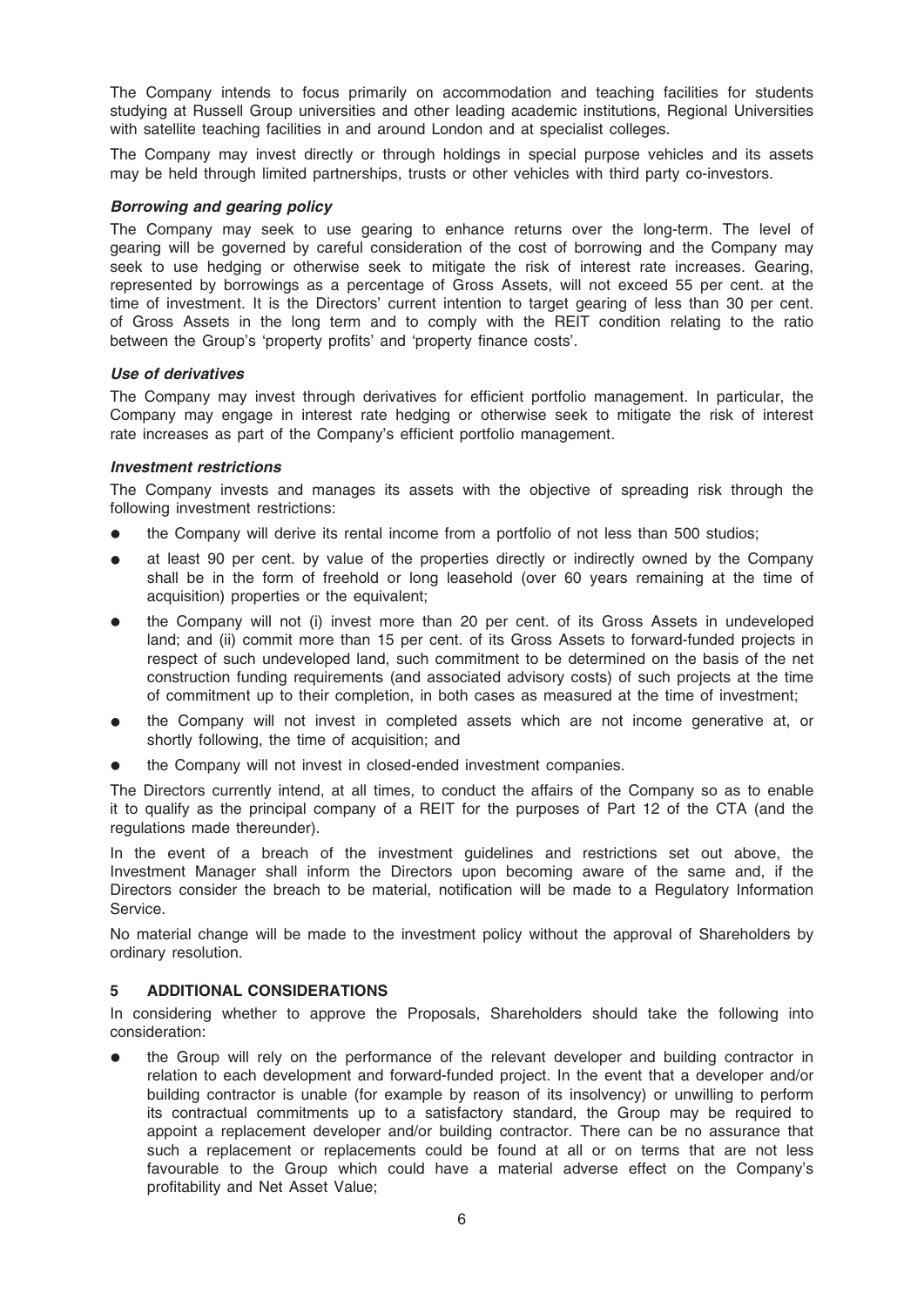- any development activities of the Group may involve a higher degree of risk than is associated with its operating properties and will require the Group to assess each development opportunity. Inaccurate assessment of a development opportunity could result in a substantial proportion of the development remaining vacant after completion. Such vacancies would adversely affect the level of rental income obtained and the value of the development property which could have a material adverse effect on the Company's profitability and Net Asset Value;
- development projects may be subject to delays or disruptions that are outside of the Group's control. The Group may not be able to recover cost overruns or may incur holding costs which could have a material adverse effect on the Company's profitability and Net Asset Value;
- changes in market conditions or the regulatory environment during the development period may have a detrimental effect upon the development opportunity and ultimately upon the Company's profitability and Net Asset Value;
- whilst the Group has a right of first refusal to acquire Scape Shoreditch and the conditional right to acquire Scape Surrey and The Pad 2, there can be no assurance that the Group will be able to acquire any of the developments. If the Group is unable to acquire the Target Assets, the potential returns available to holders of C Shares and Shareholders as a whole following Conversion may suffer; and
- the Proposals seek to disapply statutory pre-emption rights in relation to the issue of C Shares pursuant to the Issue. The proportion of the voting rights held by holders of Shares will be diluted on the conversion of the C Shares issued pursuant to the Issue in respect of those holders of Shares who do not participate in the Issue.

## 6 GENERAL MEETING

The Proposals require the approval of Shareholders at a General Meeting of the Company.

Resolutions 2, 3 and 4 are inter-conditional and will be implemented together or not at all, with the consequence that, should one of such Resolutions fail to be passed, the Issue will not proceed.

In order to be passed, the Resolutions to be proposed at the General Meeting will require, in the case of Resolutions 1 and 3 which are to be proposed as ordinary resolutions, the approval of Shareholders representing more than 50 per cent. of the votes cast at the General Meeting and, in the case of Resolutions 2 and 4 which are to be proposed as special resolutions, the approval of Shareholders representing at least 75 per cent. of the votes cast at the General Meeting.

For the reasons set out above, the Board recommends that Shareholders vote in favour of the Resolutions.

All Shareholders are entitled to attend and vote at the General Meeting. In accordance with the Articles, all Shareholders present in person or by proxy shall upon a show of hands have one vote and, upon a poll, shall have one vote in respect of each Share held. In order to ensure that a quorum is present at the General Meeting, it is necessary for two Shareholders entitled to vote to be present, whether in person or by proxy (or, if a corporation, by a duly appointed corporate representative).

The formal Notice convening the General Meeting is set out on pages 14 to 16 of this document.

## 7 ACTION TO BE TAKEN

## The only action that you need to take is to complete the accompanying Form of Proxy.

Shareholders are asked to complete and return the Form of Proxy in accordance with the instructions printed thereon to Capita Asset Services, PXS, 34 Beckenham Road, Beckenham, Kent BR3 4TU or deliver it by hand during office hours only to the same address so as to be received as soon as possible and in any event by no later than 11.00 a.m. on Monday, 18 May 2015.

Shareholders are requested to complete and return a Form of Proxy, whether or not they wish to attend the General Meeting.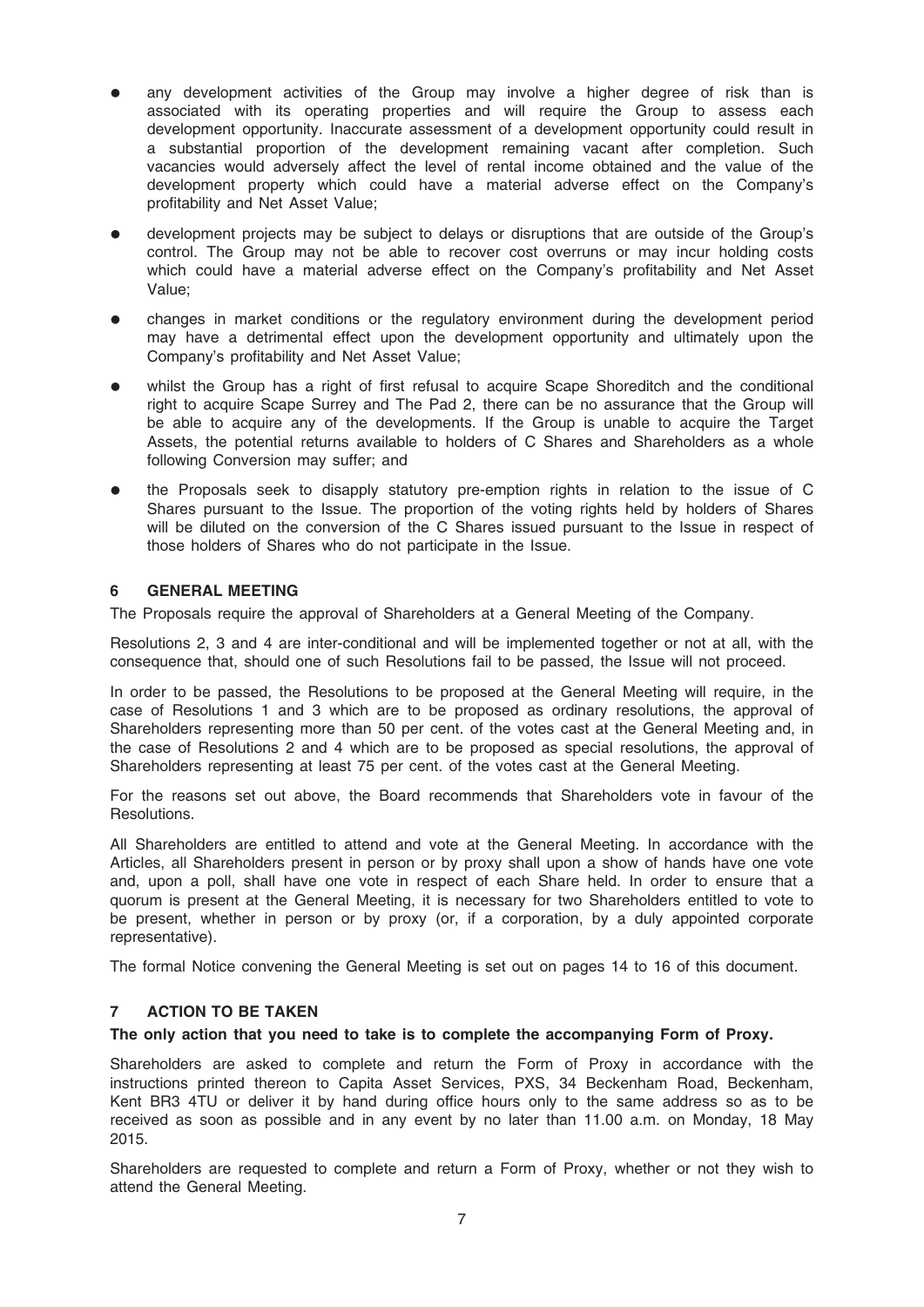## 8 RECOMMENDATION

The Board considers that the Proposals are in the best interests of the Company and its Shareholders as a whole. Accordingly, the Board unanimously recommends that Shareholders vote in favour of the Resolutions to be proposed at the General Meeting.

The Board intends to vote in favour of the Resolutions in respect of their holdings of Shares amounting to 90,000 Shares in aggregate (representing approximately 0.08 per cent. of the issued share capital of the Company as at 27 April 2015).

Yours faithfully

Robert Peto (Chairman)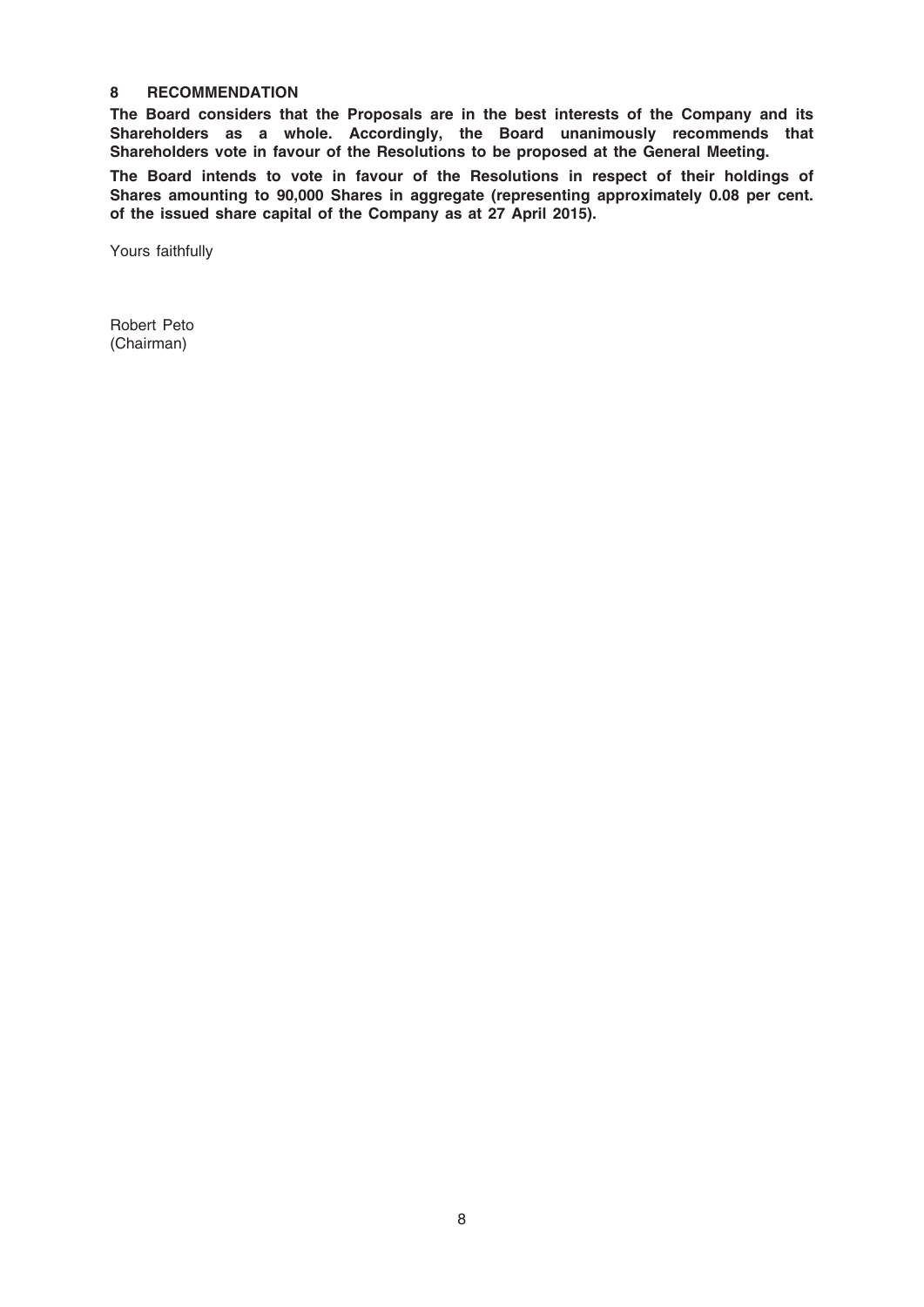## PART II

## EXISTING INVESTMENT OBJECTIVE AND POLICY

## Existing investment objective and policy

The full text of the Company's current investment objective policy is as follows:

#### Investment Objective

The Company's investment objective is to provide Shareholders with regular, sustainable, long-term dividends coupled with the potential for modest capital appreciation over the long term and RPI inflation-linked income characteristics.

#### Investment Policy

The Company intends to meet its investment objective through owning, leasing and licensing student residential accommodation and teaching facilities to a diversified portfolio of direct let tenants and HEIs. The Company will invest in modern, mostly purpose built, private student residential accommodation and teaching facilities located primarily in and around London where the Investment Manager believes the Company is likely to benefit from supply and demand imbalances for student residential accommodation.

Rental income will predominantly derive from a mix of contractual arrangements including direct leases and/or licences to students (''direct let agreements''), leases and/or licences to students guaranteed by HEIs and/or leases and/or licences directly to HEIs. The Company may enter into soft nominations agreements (pari passu marketing arrangements with HEIs to place their students in private accommodation) or hard nominations agreements (longer term marketing arrangements with HEIs of between two and 30 years in duration).

The Company intends to focus primarily on accommodation and teaching facilities for students studying at Russell Group universities and other leading academic institutions, Regional Universities with satellite teaching facilities in and around London and at specialist colleges.

The Company may acquire properties directly or through holdings in special purpose vehicles and properties may be held through limited partnerships, trusts or other vehicles with third party coinvestors.

### Borrowing and gearing policy

The Company may seek to use gearing to enhance returns over the long-term. The level of gearing will be governed by careful consideration of the cost of borrowing and the Company may seek to use hedging or otherwise seek to mitigate the risk of interest rate increases. Gearing, represented by borrowings as a percentage of Gross Assets will not exceed 55 per cent. at the time of investment. It is the Directors' current intention to target gearing of less than 30 per cent. of Gross Assets in the long term and to comply with the REIT condition relating to the ratio between the Group's 'property profits' and 'property finance costs'.

## Use of derivatives

The Company may invest through derivatives for efficient portfolio management. In particular, the Company engages in interest rate hedging or otherwise seeks to mitigate the risk of interest rate increases as part of the Company's efficient portfolio management.

## Investment restrictions

The Company invests and manages its assets with the objective of spreading risk through the following investment restrictions:

- the Company will derive its rental income from a portfolio of not less than 500 units;
- at least 90 per cent. by value of the properties directly or indirectly owned by the Company shall be in the form of freehold or long leasehold (over 60 years remaining at the time of acquisition) properties or the equivalent;
- the Company will not invest in development assets or assets which are unoccupied or not producing income at the time of acquisition; and
- the Company will not invest in closed-ended investment companies.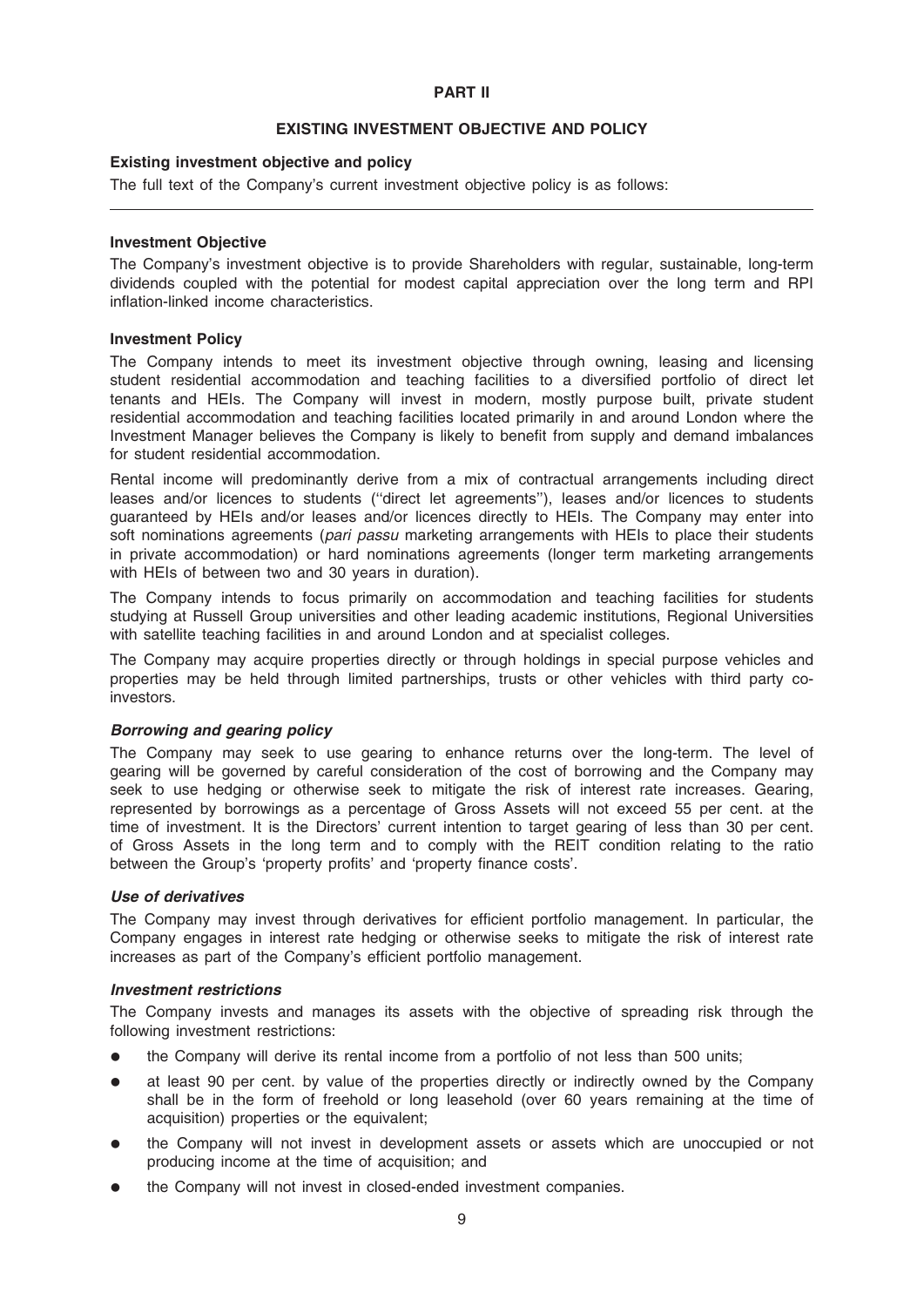The Directors currently intend, at all times, to conduct the affairs of the Company so as to enable it to qualify as a REIT for the purposes of Part 12 of the Corporation Tax Act 2010 (and the regulations made thereunder).

In the event of a breach of the investment guidelines and restrictions set out above, the Investment Manager shall inform the Directors upon becoming aware of the same and if the Directors consider the breach to be material, notification will be made to a Regulatory Information Service.

No material change will be made to the investment policy without the approval of Shareholders by ordinary resolution.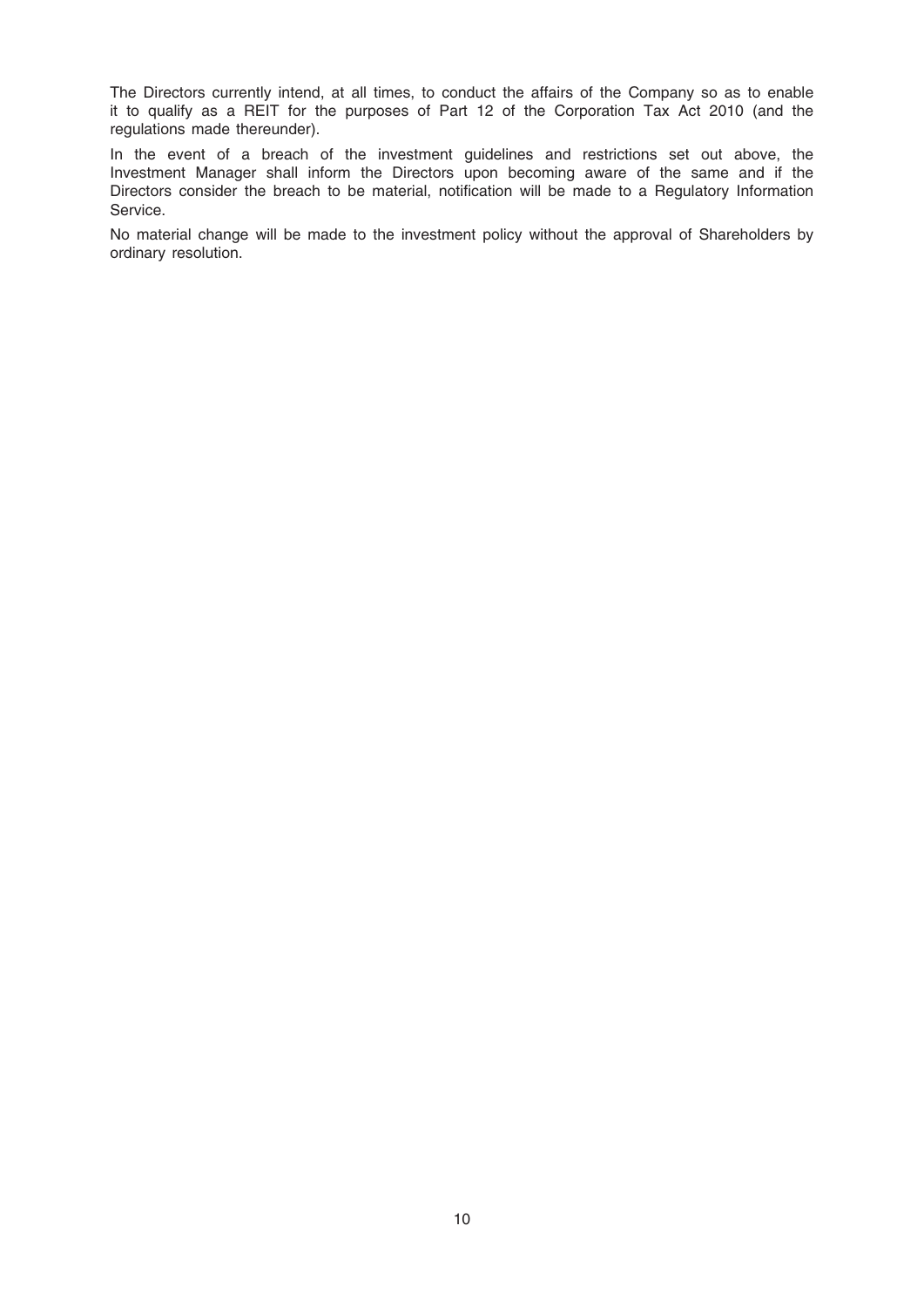## **DEFINITIONS**

In this document the words and expressions listed below have the meanings set out opposite them, except where the context otherwise requires:

| <b>Articles</b>              | the articles of association of the Company, as amended from time<br>to time                                                                                                                                                                                                                                                                                                                                                                                                                                                                                      |
|------------------------------|------------------------------------------------------------------------------------------------------------------------------------------------------------------------------------------------------------------------------------------------------------------------------------------------------------------------------------------------------------------------------------------------------------------------------------------------------------------------------------------------------------------------------------------------------------------|
| <b>Board</b>                 | the board of Directors                                                                                                                                                                                                                                                                                                                                                                                                                                                                                                                                           |
| <b>Business Day</b>          | means any day which is not a Saturday or Sunday, Christmas<br>Day, Good Friday or a bank holiday in the City of London                                                                                                                                                                                                                                                                                                                                                                                                                                           |
| <b>Capita Asset Services</b> | the trading name of Capita Registrars Limited                                                                                                                                                                                                                                                                                                                                                                                                                                                                                                                    |
| <b>C</b> Shares              | the convertible redeemable preference shares of 1 pence each in<br>the capital of the Company having the rights and being subject to<br>the restrictions set out in the New Articles                                                                                                                                                                                                                                                                                                                                                                             |
| Chairman                     | the chairman of the Board                                                                                                                                                                                                                                                                                                                                                                                                                                                                                                                                        |
| Company                      | <b>GCP Student Living plc</b>                                                                                                                                                                                                                                                                                                                                                                                                                                                                                                                                    |
| <b>Conversion</b>            | means the conversion of C Shares into Shares in accordance<br>with the provisions of the New Articles                                                                                                                                                                                                                                                                                                                                                                                                                                                            |
| <b>CREST</b>                 | the computerised settlement system operated by Euroclear which<br>facilitates the transfer of title to shares in uncertificated form                                                                                                                                                                                                                                                                                                                                                                                                                             |
| <b>CTA</b>                   | Corporation Tax Act 2010 and any statutory modification or<br>re-enactment thereof for the time being in force                                                                                                                                                                                                                                                                                                                                                                                                                                                   |
| <b>Directors</b>             | the directors of the Company or any duly constituted committee of<br>the Board                                                                                                                                                                                                                                                                                                                                                                                                                                                                                   |
| <b>Euroclear</b>             | Euroclear UK & Ireland Limited, being the operator of CREST                                                                                                                                                                                                                                                                                                                                                                                                                                                                                                      |
| <b>FCA</b>                   | the Financial Conduct Authority of the United Kingdom, or any<br>successor thereof                                                                                                                                                                                                                                                                                                                                                                                                                                                                               |
| Form of Proxy                | the form of proxy provided with this document for use by<br>Shareholders in connection with the General Meeting                                                                                                                                                                                                                                                                                                                                                                                                                                                  |
| <b>FSMA</b>                  | the Financial Services and Markets Act 2000 and any statutory<br>modification or re-enactment thereof for the time being in force                                                                                                                                                                                                                                                                                                                                                                                                                                |
| <b>General Meeting</b>       | the general meeting of the Company to consider the Proposals,<br>convened for Wednesday, 20 May 2015 at 11.00 a.m. or any<br>adjournment thereof, notice of which is set out on pages 14 to 16<br>of this document                                                                                                                                                                                                                                                                                                                                               |
| <b>Gross Assets</b>          | the aggregate value of the total assets of the Company as<br>determined in accordance with the accounting principles adopted<br>by the Company from time-to-time                                                                                                                                                                                                                                                                                                                                                                                                 |
| Group                        | the Company and the other companies in its group for the<br>purposes of Section 610 of the CTA                                                                                                                                                                                                                                                                                                                                                                                                                                                                   |
| <b>HEI</b>                   | <b>Higher Education Institution</b>                                                                                                                                                                                                                                                                                                                                                                                                                                                                                                                              |
| <b>Investment Manager</b>    | <b>Gravis Capital Partners LLP</b>                                                                                                                                                                                                                                                                                                                                                                                                                                                                                                                               |
| <b>Issue</b>                 | the proposed issue of C Shares to fund the acquisition of the<br><b>Target Assets</b>                                                                                                                                                                                                                                                                                                                                                                                                                                                                            |
| <b>London Stock Exchange</b> | London Stock Exchange plc                                                                                                                                                                                                                                                                                                                                                                                                                                                                                                                                        |
| Net Asset Value or NAV       | means, in relation to the Company the value, as at any date, of<br>the assets of the Company after deduction of all liabilities of the<br>Company and, in relation to a class of shares in the Company, the<br>value, as at any date of the assets attributable to that class of<br>shares after deduction of all liabilities attributable to that class of<br>shares and after deduction of any declared but unpaid dividends,<br>in each case determined in accordance with the accounting<br>policies adopted by the Company from time to time and subject to |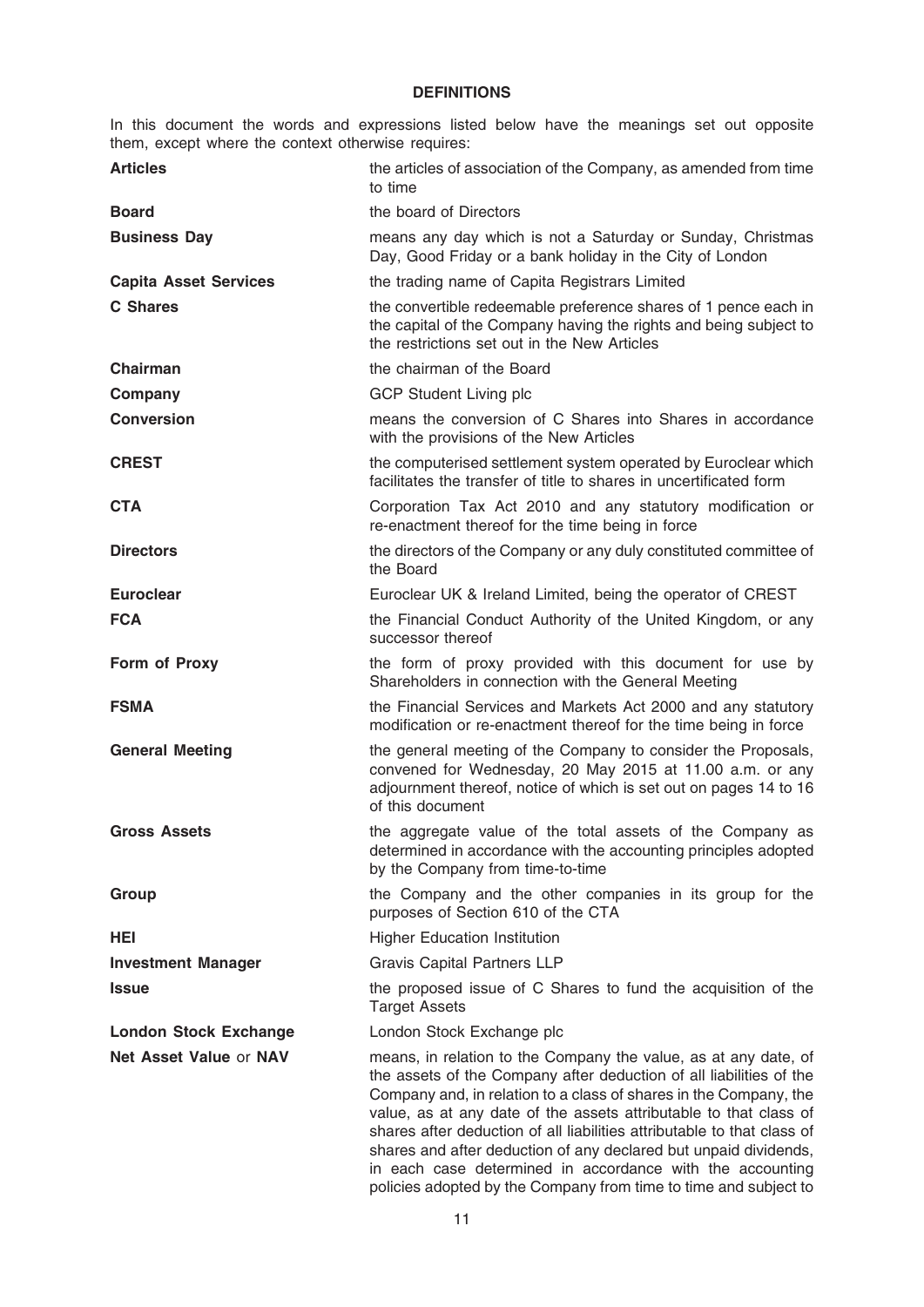|                                                  | any such adjustments as the Directors may determine in their<br>absolute discretion taking into account the interests of<br>shareholders as a whole                                                                                                                                                                                                                                                                                                                                                                                                                                                                                                                                                                                                                                                                                                                                                                                           |
|--------------------------------------------------|-----------------------------------------------------------------------------------------------------------------------------------------------------------------------------------------------------------------------------------------------------------------------------------------------------------------------------------------------------------------------------------------------------------------------------------------------------------------------------------------------------------------------------------------------------------------------------------------------------------------------------------------------------------------------------------------------------------------------------------------------------------------------------------------------------------------------------------------------------------------------------------------------------------------------------------------------|
| <b>Net Asset Value per Share</b>                 | means, at any time the Net Asset Value attributable to the Shares<br>divided by the number of Shares in issue (other than Shares held<br>in treasury) at the date of calculation                                                                                                                                                                                                                                                                                                                                                                                                                                                                                                                                                                                                                                                                                                                                                              |
| <b>New Articles</b>                              | the articles of association of the Company proposed to be<br>approved by Shareholders at the General Meeting                                                                                                                                                                                                                                                                                                                                                                                                                                                                                                                                                                                                                                                                                                                                                                                                                                  |
| Notice of General Meeting or<br><b>Notice</b>    | the notice of the General Meeting as set out on pages 14 to 16 of<br>this document                                                                                                                                                                                                                                                                                                                                                                                                                                                                                                                                                                                                                                                                                                                                                                                                                                                            |
| <b>Proposals</b>                                 | comprise:                                                                                                                                                                                                                                                                                                                                                                                                                                                                                                                                                                                                                                                                                                                                                                                                                                                                                                                                     |
|                                                  | (i)<br>amending the Company's investment objective and policy to<br>permit investment in development and forward-funded<br>projects which are consistent with the objective of<br>providing Shareholders with regular, sustainable dividends<br>and have received planning permission for student<br>accommodation, subject to the investment restrictions set<br>out in paragraph 4 of Part I of this document, in particular<br>that the Company will not (i) invest more than 20 per cent. of<br>its Gross Assets in undeveloped land; and (ii) commit more<br>than 15 per cent. of its Gross Assets to forward funded<br>projects in respect of such undeveloped land, such<br>commitment to be determined on the basis of the net<br>construction funding requirements (and associated advisory<br>costs) of such projects at the time of commitment up to their<br>completion, in both cases measured at the time of<br>investment; and |
|                                                  | (ii)<br>adopting the New Articles which incorporate the new<br>C Share rights and authorising the Directors to allot up to<br>130 million C Shares pursuant to the Issue and the<br>dis-application of statutory pre-emption rights otherwise<br>applicable to the allotment of such C Shares pursuant to the<br>Issue such that C Shares do not first have to be offered to<br>Shareholders in proportion to their shareholdings<br>notwithstanding that the Issue will be structured such that<br>C Shares will be offered first to existing Shareholders on a<br>pre-emptive basis                                                                                                                                                                                                                                                                                                                                                         |
| Registrar                                        | Capita Asset Services                                                                                                                                                                                                                                                                                                                                                                                                                                                                                                                                                                                                                                                                                                                                                                                                                                                                                                                         |
| <b>Regulatory Information</b><br><b>Services</b> | a service authorised by the UKLA to release regulatory<br>announcements to the London Stock Exchange                                                                                                                                                                                                                                                                                                                                                                                                                                                                                                                                                                                                                                                                                                                                                                                                                                          |
| <b>REIT</b>                                      | a Real Estate Investment Trust as defined in Part 12 of the CTA                                                                                                                                                                                                                                                                                                                                                                                                                                                                                                                                                                                                                                                                                                                                                                                                                                                                               |
| <b>Resolutions</b>                               | Resolutions 1, 2, 3 and 4 to be proposed at the General Meeting<br>and details of which are contained in the Notice of General<br>Meeting                                                                                                                                                                                                                                                                                                                                                                                                                                                                                                                                                                                                                                                                                                                                                                                                     |
| <b>RPI</b>                                       | Retail Price Index, an inflationary indicator that measures the<br>change in the cost of a fixed basket of retail goods as calculated<br>on a monthly basis by the Office of National Statistics                                                                                                                                                                                                                                                                                                                                                                                                                                                                                                                                                                                                                                                                                                                                              |
| <b>Scape Shoreditch</b>                          | the student residential property located within close proximity to<br>City University at Corsham Street, London N1 6DP;                                                                                                                                                                                                                                                                                                                                                                                                                                                                                                                                                                                                                                                                                                                                                                                                                       |
| <b>Scape Surrey</b>                              | the student residential property located within close proximity to<br>the University of Surrey, known as Scape Surrey at Walnut Tree<br>Close, Guildford GU1 4UD                                                                                                                                                                                                                                                                                                                                                                                                                                                                                                                                                                                                                                                                                                                                                                              |
| <b>Shareholder</b>                               | a holder of Shares and/or C Shares, as the case may be                                                                                                                                                                                                                                                                                                                                                                                                                                                                                                                                                                                                                                                                                                                                                                                                                                                                                        |
| <b>Shares</b>                                    | ordinary shares of one pence each in the capital of the Company                                                                                                                                                                                                                                                                                                                                                                                                                                                                                                                                                                                                                                                                                                                                                                                                                                                                               |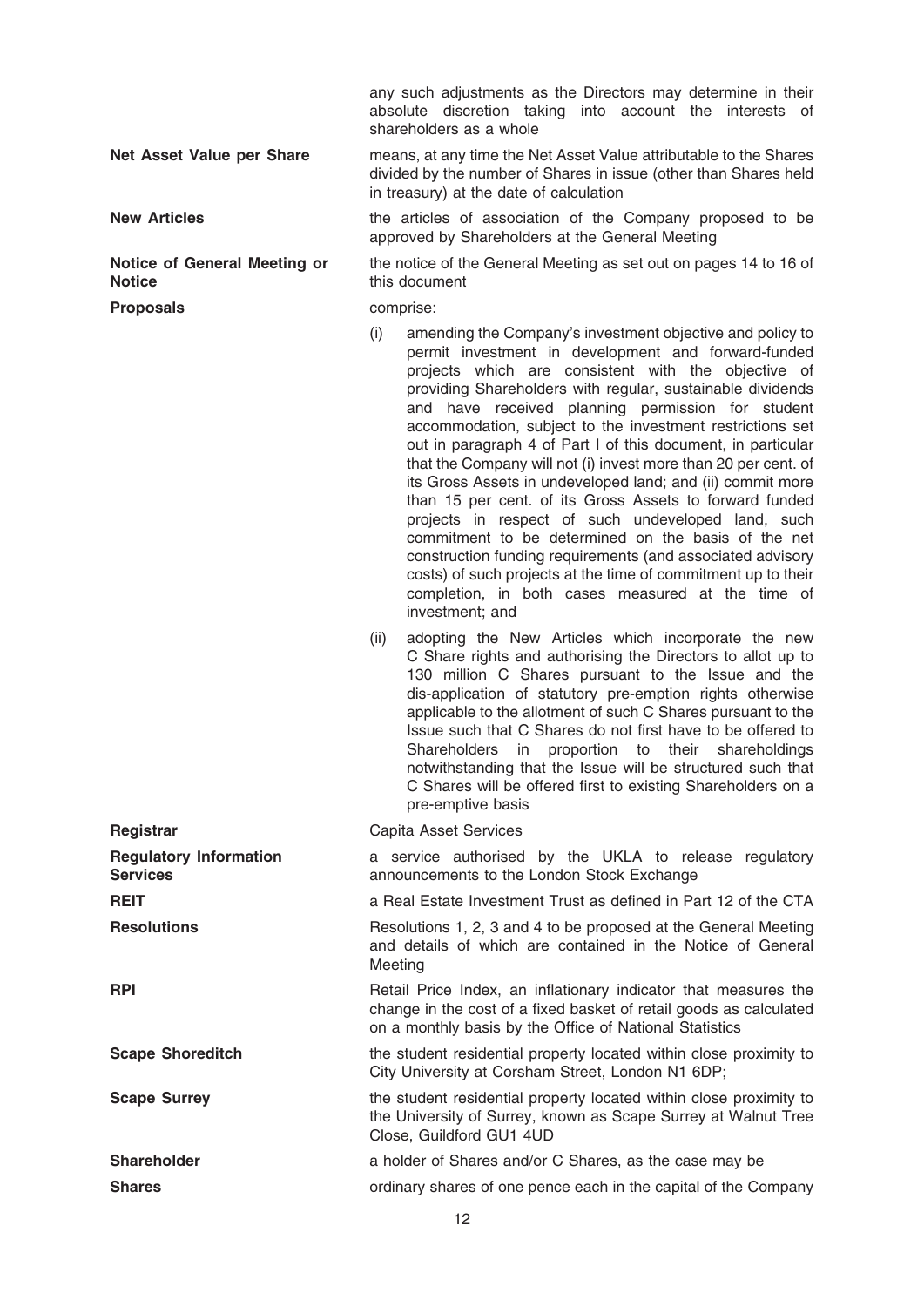| <b>Target Assets</b>                | comprising the three properties (i) Scape Shoreditch; (ii) Scape<br>Surrey; and (iii) The Pad 2                                         |
|-------------------------------------|-----------------------------------------------------------------------------------------------------------------------------------------|
| The Pad 2                           | the student residential property located adjacent to Royal<br>Holloway, University of London at 57 and 59 Egham Hill,<br>Egham TW20 0ER |
| <b>UK Listing Authority or UKLA</b> | the FCA acting in its capacity as the competent authority for the<br>purposes of Part VI of FSMA                                        |
| <b>UK or United Kingdom</b>         | the United Kingdom of Great Britain and Northern Ireland                                                                                |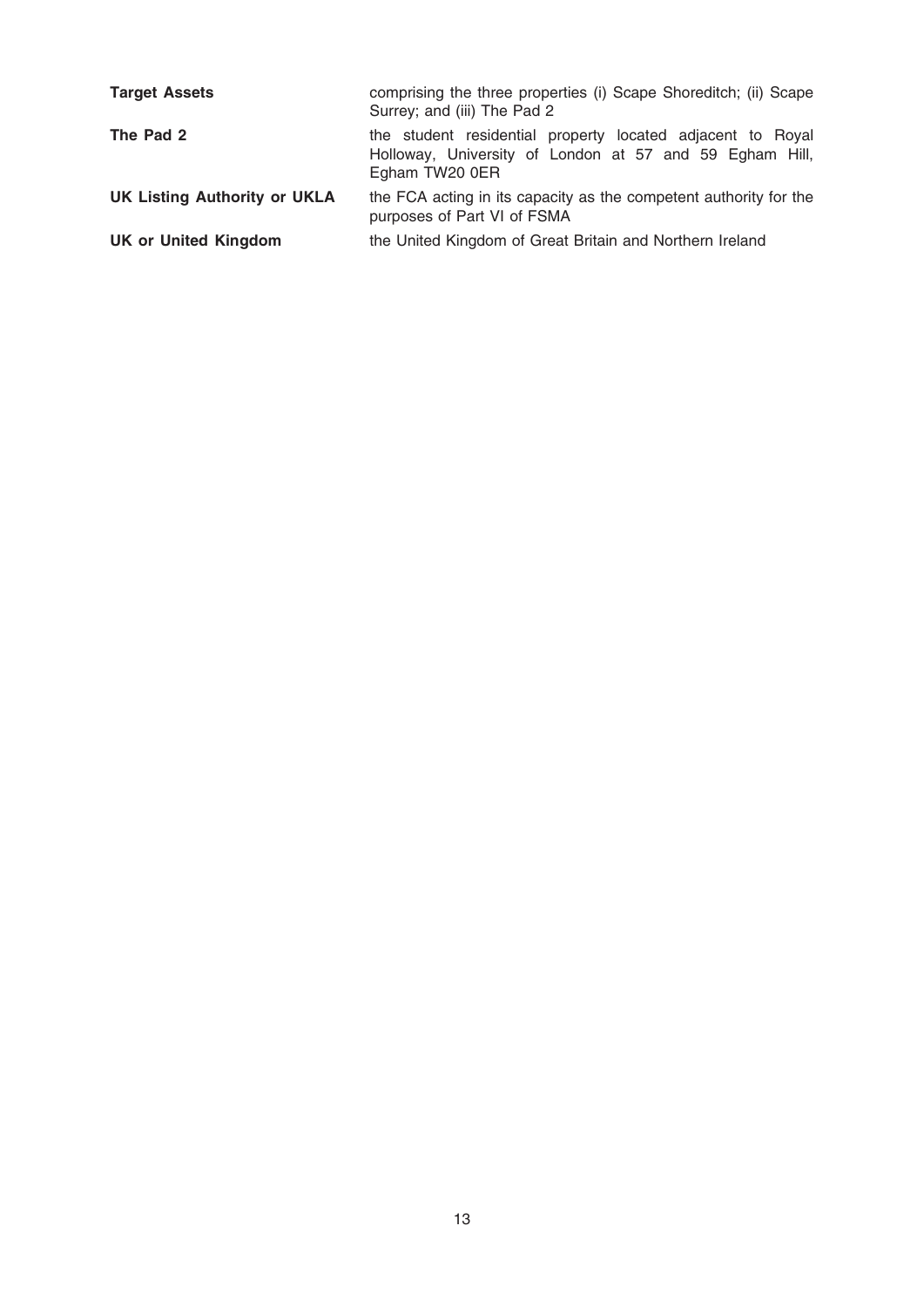## NOTICE OF GENERAL MEETING

#### GCP STUDENT LIVING PLC

(a company incorporated in England and Wales with registered number 8420243 and registered as an investment company under Section 833 of the Companies Act 2006)

NOTICE IS HEREBY GIVEN that a General Meeting (the ''General Meeting'') of GCP Student Living plc (the "Company") will be held at the offices of Wragge Lawrence Graham & Co LLP, 4 More London Riverside, London SE1 2AU on Wednesday, 20 May 2015 at 11.00 a.m. to consider and, if thought fit, approve the following resolutions. Resolutions 1 and 3 will be proposed as ordinary resolutions and Resolutions 2 and 4 will be proposed as special resolutions.

#### ORDINARY RESOLUTION

1. THAT the Company adopt the proposed changes to the investment objective and policy, as set out the circular to Shareholders dated 27 April 2015 (the "Circular") of which this notice forms part.

#### SPECIAL RESOLUTION

2. **THAT** the new articles of association (in the form produced to the General Meeting and signed by the Chairman for the purposes of identification) be adopted as the articles of association of the Company in substitution for and to the exclusion of the existing articles of association.

## ORDINARY RESOLUTION

3. THAT conditionally upon the passing of Resolution 2, the Directors are generally and unconditionally authorised in accordance with section 551 of the Companies Act 2006 (the ''CA 2006'') to exercise all of the powers of the Company to allot up to 130 million convertible redeemable preference shares of 1 pence each in the capital of the Company ("C Shares") in connection with an open offer (on the basis of one C Share for every two ordinary shares), placing and offer for subscription of up to 130 million C Shares at an issue price of 100 pence per C Share, such authority to expire at the conclusion of the Company's next annual general meeting (unless previously renewed, varied or revoked by the Company in general meeting), save that the Company may, at any time prior to the expiry of such authority, make an offer or enter into an agreement which would or might require the allotment of C Shares in pursuance of such an offer or agreement as if such authority had not expired.

#### SPECIAL RESOLUTION

4. THAT, conditionally upon the passing of Resolution 3, the Directors are generally empowered (pursuant to section 570 of the CA 2006) to allot C Shares for cash pursuant to the authority referred to in Resolution 3 above as if section 561 of the CA 2006 did not apply to any such allotment, such authority to expire at the conclusion of the Company's next annual general meeting (unless previously renewed, varied or revoked by the Company in general meeting), save that the Company may, at any time prior to the expiry of such authority, make an offer or enter into an agreement which would or might require the allotment of C Shares in pursuance of such an offer or agreement as if such authority had not expired.

#### BY ORDER OF THE BOARD

Capita Company Secretarial Services Limited, Company Secretary

Date: 27 April 2015

Registered Office: 51 New North Road Exeter EX4 4EP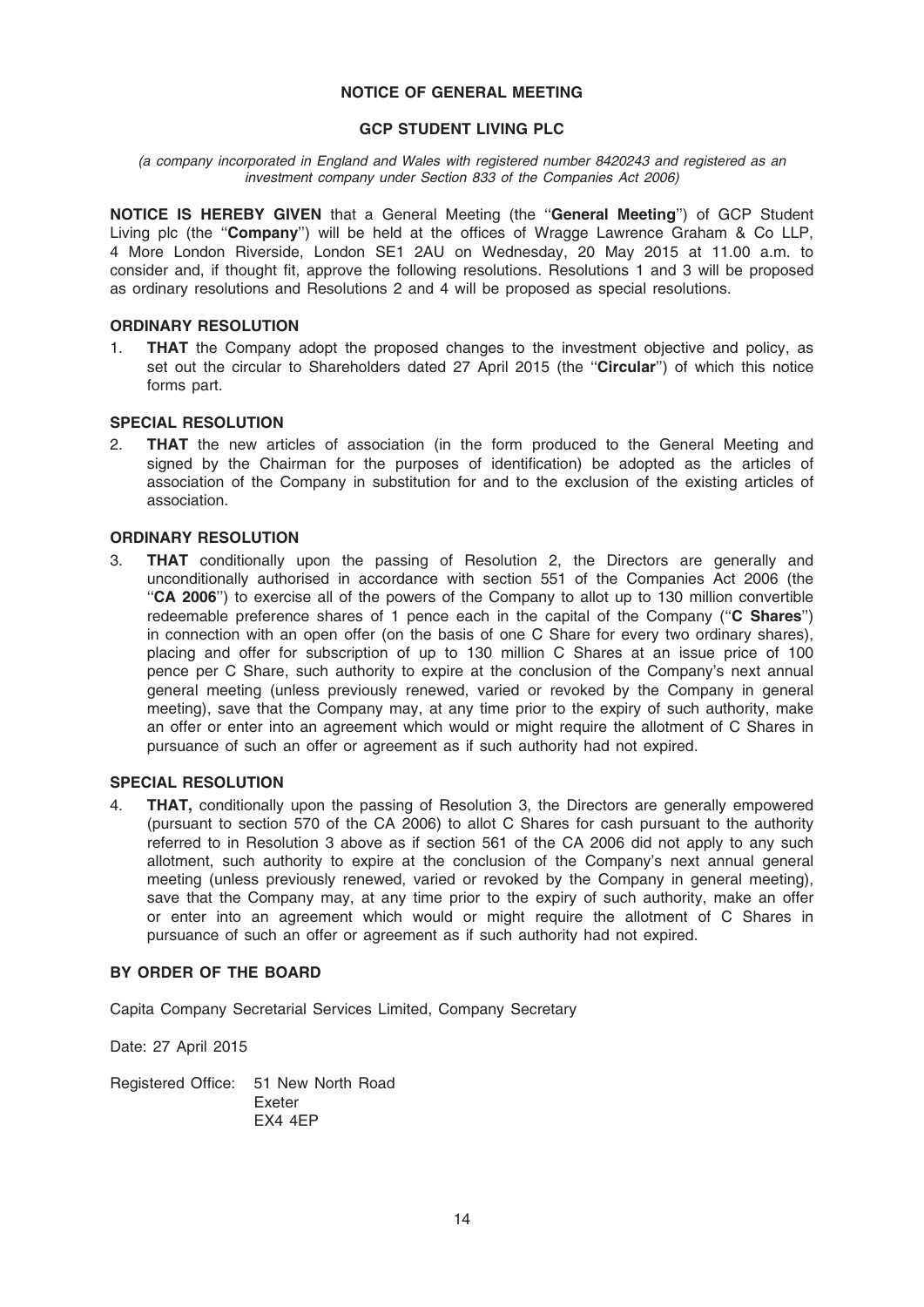#### Notes:

1. A member entitled to attend and vote at this meeting may appoint one or more persons as his/her proxy to attend, speak and vote on his/her behalf at the meeting. A proxy need not be a member of the Company. If multiple proxies are appointed they must not be appointed in respect of the same shares. To be effective, the enclosed form of proxy, together with any power of attorney or other authority under which it is signed or a certified copy thereof, should be lodged at the office of the Company's Registrar at the address printed on the form of proxy not later than 11.00 a.m. on Monday, 18 May 2015. The appointment of a proxy will not prevent a member from attending the meeting and voting in person if he/she so wishes. A member present in person or by proxy shall have one vote on a show of hands and on a poll every member present in person or by proxy shall have one vote for every share of which he/she is the holder. The termination of the authority of a person to act as proxy must be notified to the Company in writing. Amended instructions must be received by the Company's Registrar by the deadline for receipt of proxies.

To appoint more than one proxy, shareholders will need to complete a separate proxy form in relation to each appointment (you may photocopy the proxy form), stating clearly on each proxy form the number of shares in relation to which the proxy is appointed. A failure to specify the number of shares to which each proxy appointment relates or specifying an aggregate number of shares in excess of those held by the member will result in the proxy appointment being invalid. Please indicate if the proxy instruction is one of multiple instructions being given. All proxy forms must be signed and should be returned together in the same envelope if possible.

- 2. Only those shareholders registered in the register of members of the Company as at 6.00 pm on Monday, 18 May 2015 (the 'specified time") shall be entitled to attend or vote at the aforesaid general meeting in respect of the number of shares registered in their name at that time. Changes to entries on the relevant register of securities after the specified time shall be disregarded in determining the rights of any person to attend or vote at the meeting. If the meeting is adjourned to a time not more than 48 hours after the specified time applicable to the original meeting, that time will also apply for the purpose of determining the entitlement of members to attend and vote (and for the purpose of determining the number of votes they may cast) at the adjourned meeting. If however the meeting is adjourned for a longer period then, to be so entitled, members must be entered on the Company's register of members at the time which is 48 hours before the time fixed for the adjourned meeting, or if the Company gives notice of the adjourned meeting, at the time specified in that notice.
- 3. Shareholders who hold their shares electronically may submit their votes through CREST. Instructions on how to vote through CREST can be found by accessing the following website: www.euroclear.com/CREST. Shareholders are advised that CREST is the only method by which completed proxies can be submitted electronically as required by section 333A of the Companies Act 2006.

CREST members who wish to appoint a proxy or proxies by utilising the CREST electronic proxy appointment service may do so for this meeting and any adjournment thereof by following the procedures described in the CREST manual. CREST personal members or other CREST sponsored members, and those CREST members who have appointed a voting service provider(s), should refer to their CREST sponsor or voting service provider(s), who will be able to take the appropriate action on their behalf. In order for a proxy appointment or instruction made by means of CREST to be valid, the appropriate CREST message (a ''CREST Proxy Instruction'') must be properly authenticated in accordance with Euroclear's specifications and must contain the information required for such instructions, as described in the CREST manual (available via www.euroclear.com/crest). The message, in order to be valid, must be transmitted so as to be received by the Company's agent (ID RA10) by the latest time for receipt of proxy appointments specified in note 1 above. For this purpose, the time of receipt will be taken to be the time (as determined by the timestamp applied to the message by the CREST Applications Host) from which the Company's agent is able to retrieve the message by enquiry to CREST in the manner prescribed by CREST. After this time, any change of instructions to proxies appointed through CREST should be communicated to the appointee through other means. CREST members and, where applicable, their CREST sponsors or voting service providers should note that Euroclear does not make available special procedures in CREST for any particular messages. Normal system timings and limitations will therefore apply in relation to the input of CREST Proxy Instructions. It is the responsibility of the CREST member concerned to take (or, if the CREST member is a CREST personal member or sponsored member or has appointed a voting service provider(s), to procure that his CREST sponsor or voting service provider(s) take(s)) such action as shall be necessary to ensure that a message is transmitted by means of the CREST system by any particular time. In this connection, CREST members and, where applicable, their CREST sponsors or voting service providers are referred, in particular, to those sections of the CREST manual concerning practical limitations of the CREST system and timings.

The Company may treat as invalid a CREST Proxy Instruction in the circumstances set out in Regulation 35(5) (a) of the Uncertificated Securities Regulations 2001.

- 4. A person to whom this notice is sent who is a person nominated under section 146 of the Companies Act 2006 to enjoy information rights (a ''Nominated Person'') may, under an agreement between him/her and the shareholder by whom he/she was nominated, have a right to be appointed (or to have someone else appointed) as a proxy for the general meeting. If a Nominated Person has no such proxy appointment right or does not wish to exercise it, he/she may, under any such agreement, have a right to give instructions to the shareholder as to the exercise of voting rights. The statements of the rights of members in relation to the appointment of proxies in note 1 above do not apply to a Nominated Person. The rights described in those notes can only be exercised by registered members of the Company.
- 5. Shareholders (and any proxies or representatives they appoint) agree, by attending the meeting, that they are expressly requesting and that they are willing to receive any communications (including communications relating to the Company's securities) made at the meeting.
- 6. Any corporation which is a member may appoint one or more corporate representatives who may exercise on its behalf all of its powers as a member provided that they do not do so in relation to the same shares. To be able to attend and vote at the meeting, corporate representatives will be required to produce prior to their entry to the meeting evidence satisfactory to the Company of their appointment. Corporate shareholders may also appoint one or more proxies in accordance with note 1.
- 7. A copy of the New Articles with the proposed amendments will be available for inspection at the registered office of the Company and at the offices of Wragge Lawrence Graham & Co. LLP, 4 More London Riverside, London SE1 2AU during normal business hours on any weekday (Saturdays, Sundays and public holidays excepted) from the date of this document until the conclusion of the general meeting and on the date of the general meeting at the meeting venue from at least 15 minutes prior to the general meeting until the conclusion of the general meeting.
- 8. A copy of the notice of this meeting is available on the Company's website: www.gcpuk.com/gcp-sudent-living-plc.
- 9. As at 27 April 2015 (being the last Business Day prior to the publication of this notice), the Company's issued share capital amounted to 109,910,428 Shares carrying one vote each. Therefore, the total voting rights of the Company as at the date of this notice of meeting were 109,910,428.